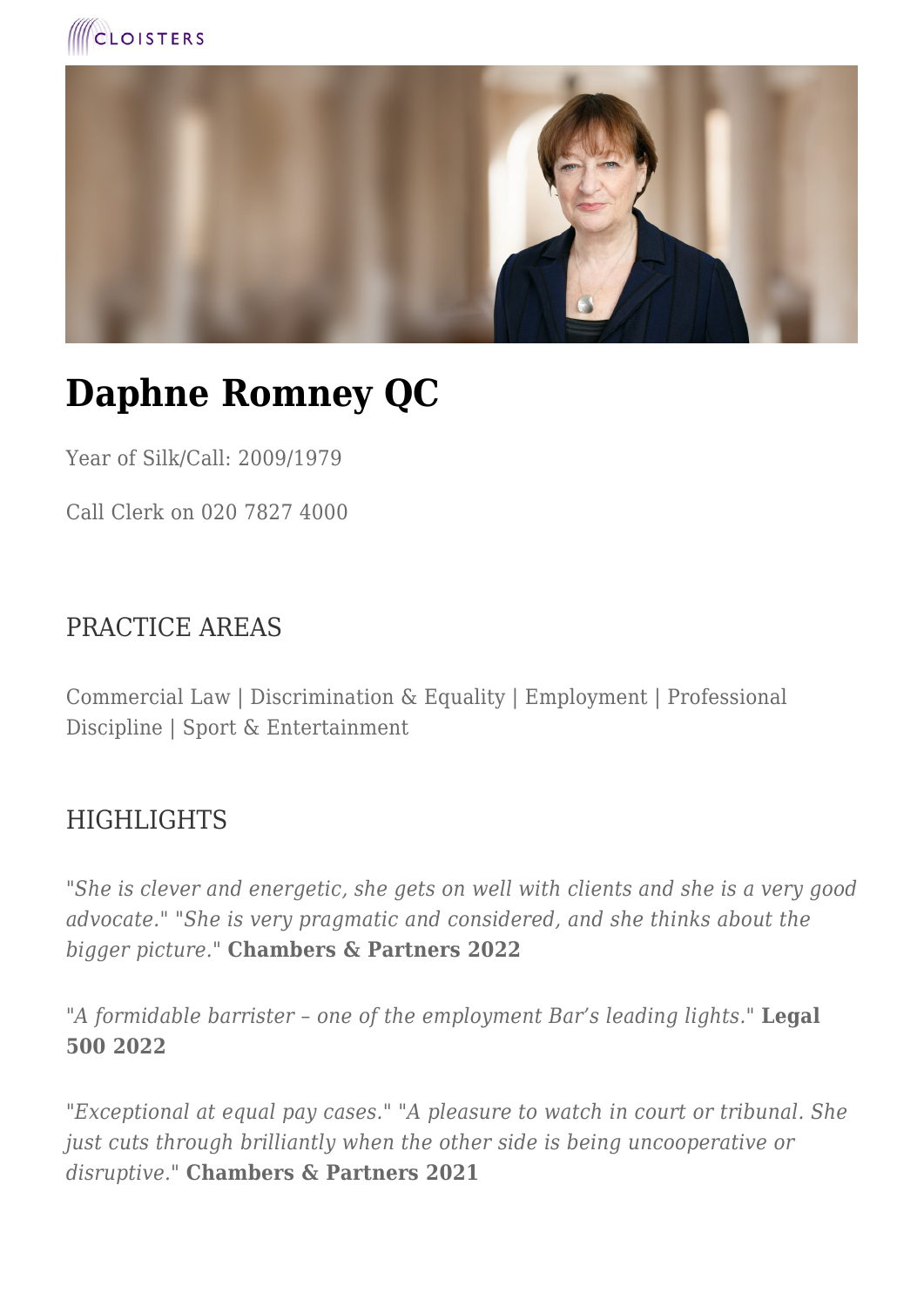

*"An outstanding employment barrister with a phenomenal reputation."* **Legal 500 2021**

According to an article in *The Lawyer* magazine in 2019, Daphne Romney QC was one of "top 10" female silks appearing in the Court of Appeal. In a 2021 survey for the *The Lawyer* magazine Daphne was also found to have the most appearances for any female Silk in the Employment Appeal Tribunal or Court of Appeal over the past five years.

#### **OVERVIEW**

Daphne Romney QC is an expert in high-value, very complex litigation and is well known as a highly skilled advocate.

She specialises in employment law, most notably discrimination, equal pay, protected disclosures, and victimisation, representing both claimants and respondents.

She acted for thousands of women in mass equal pay claims against local authorities, including Birmingham City Council (securing a record equal pay settlement), Glasgow City Council, North Lanarkshire Council and Fife Council and in the test case on the NHS's pay structure (Hartley v Northumbria Healthcare NHS Trust).. She is currently acting for a large number of claimants against the Co-Op Food Stores and 1,000 claimants against Birmingham City Council, for the former HR Director of the Co-Op in the Court of Appeal (Walker v Co-Op) and for BNP Paribas in a claim brought by Stacey Macken. She acted successfully for the Claimants in two EAT cases, Barnard v Hampshire Fire & Rescue and James v Reading BC.

She is the author of Equal Pay - Law and Practice published by Oxford University Press, and chaired the Fawcett Party which drafted a bill amending the equal pay provisions of the Equality Act. The bill was given its first reading in the House of Commons in October 2020.

In her discrimination and protected disclosure practice, she acts for employers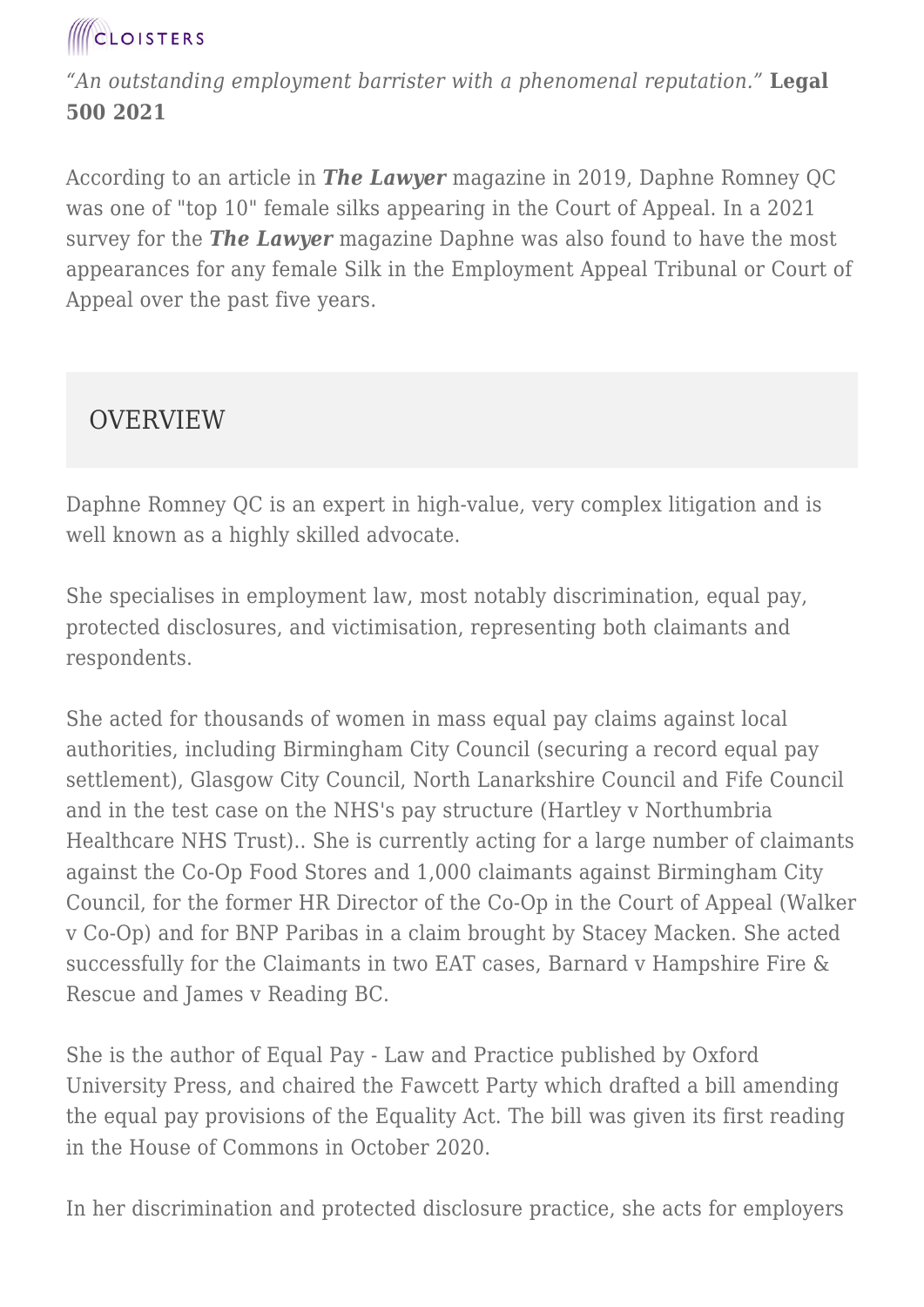### **ICLOISTERS**

and employees in all kinds of claims - most recently, a partnership sued by a partner for automatically unfair dismissal and a firm of solicitors sued for sexual harassment and victimisation by a former employee.

In 2018, she represented a multinational company claiming legal professional privilege in a disability discrimination claim (X v Y). Her cases in the Court of Appeal include Manchester NHS v Fecitt (whistleblowing) Kemeh v Ministry of Defence (agency and race discrimination) and Rochford v WNS Global Services (acquiescence in discrimination).

In non-discrimination claims, she has recently acted for an employee dismissed by JP Morgan for gross misconduct, a bank sued for unfair and wrongful dismissal by a former compliance officer and in 2018, she appeared in the EAT for the liquidator of Keeping Kids Company in a claim for a protective award (Keeping Kids Company v Weinstock). She represented a former Managing Director sued for breach of his restrictive covenants and breach of contract in a substantial team move case and acted for the employee in the Court of Appeal in Adesokan v Sainsbury's (the scope of gross misconduct).

She conducted an investigation into allegations of sexual harassment and discrimination at the BMA, and her widely-publicised report was published in October 2019. Most recently, she investigated a grievance brought against the CEO of a local authority.

### AWARDS

Times Lawyer of the Week May 10 2010 https://www.thetimes.co.uk/article/lawyer-of-the-week-daphne-romney-27lvfx5fz sw

#### REFERENCES

**Chambers & Partners 2022:** "She is clever and energetic, she gets on well with clients and she is a very good advocate.""She is very pragmatic and considered, and she thinks about the bigger picture."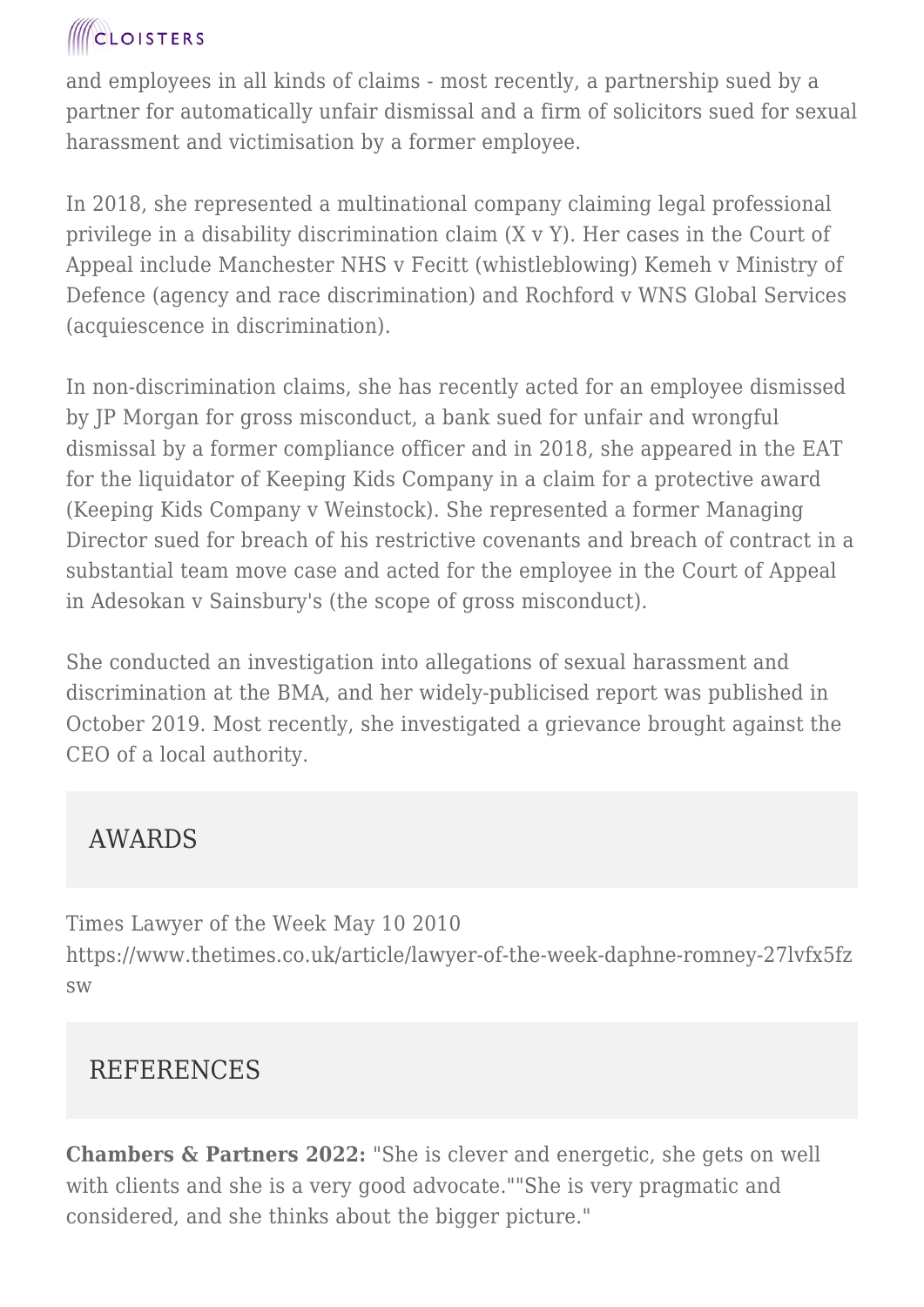

**Legal 500 2022:** "A formidable barrister – one of the employment Bar's leading lights."

**Chambers & Partners 2021:** "Exceptional at equal pay cases." "A pleasure to watch in court or tribunal. She just cuts through brilliantly when the other side is being uncooperative or disruptive."

**Legal 500 2021:** "An outstanding employment barrister with a phenomenal reputation."

**Chambers & Partners 2020:** "Her advocacy is extremely good; she really gets involved in the case and has a great interest in the strategy." "A fantastic lawyer and advocate who controls the witness room with warmth, real personality and authority."

**Legal 500 2020:** "She has a sharp brain and is a formidable advocate and cross-examiner."

**Chambers & Partners 2019:** "Concentrates her practice on discrimination and equal pay matters, with additional strengths in wrongful dismissals and breach of contract issues." "She has particularly strong equal pay expertise".

**Legal 500 2018:** "A robust and trenancious advocate."

**Chambers & Partners 2018:** "Tenacious and has an exceptional grasp of the details. Stunning in relation to equal pay discrimination." "Very user-friendly.".

**Legal 500 2017:** "A committed and expert advocate."

**Legal 500 2016:** "Tenacious and has an exceptional grasp of the details. Stunning in relation to equal pay discrimination." "Very user-friendly." Noted for her superb work ethic and "never-say-die" attitude; she rolls her sleeves up and supports clients admirably.

**Chambers & Partners 2016:** She is widely praised by respondents for her exceptional dedication to clients as well as her rigorous intellectual approach. "An intellectual powerhouse, who is great at dealing with knotty issues." "Extremely bright, totally client focused and a real fighter."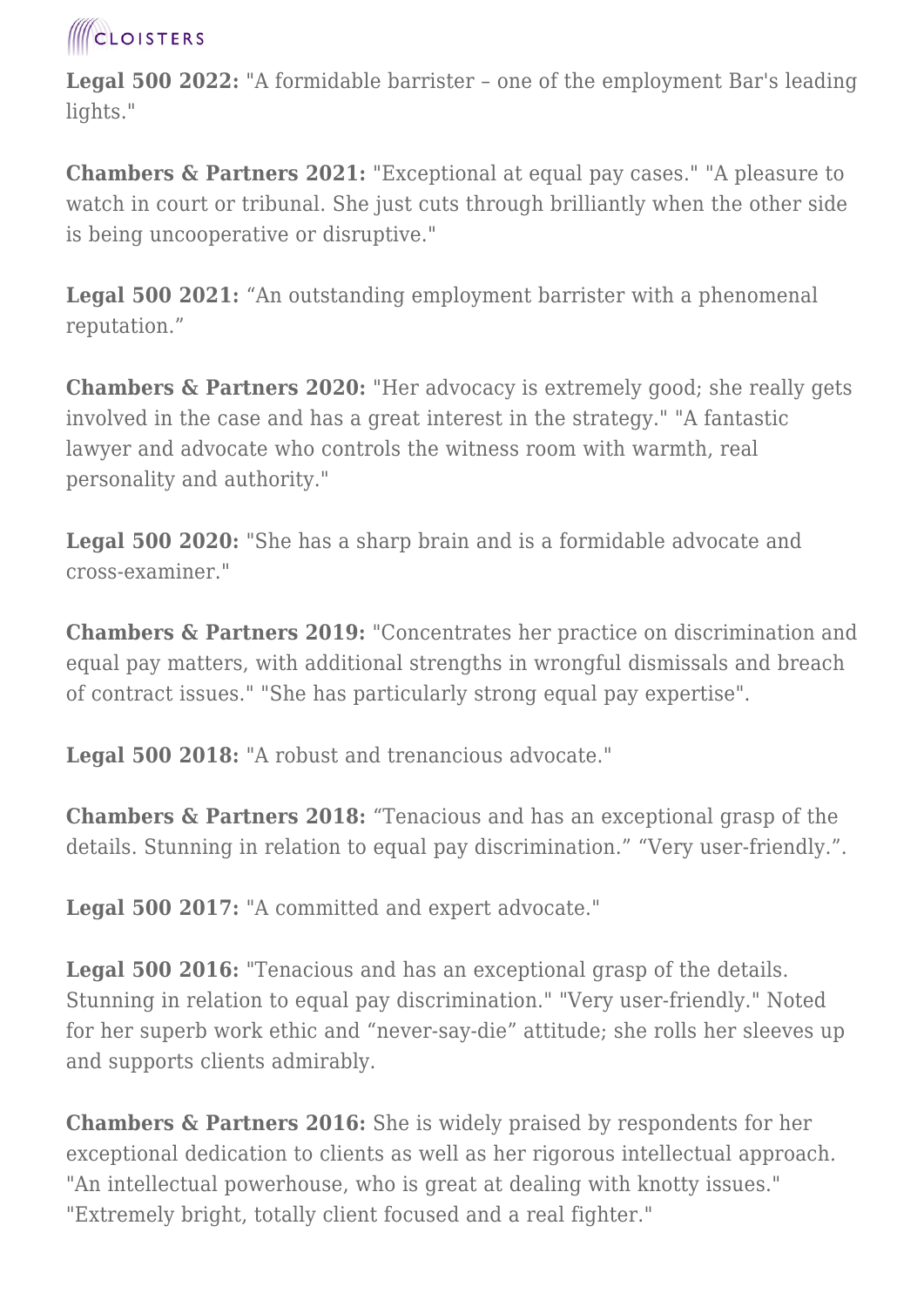## **ICLOISTERS**

**Legal 500 2015:** "She does not sit on the fence, instead giving robust advice which is not only pragmatic but also commercial."

**Chambers & Partners 2015:** "She is incredibly versatile and can adapt her style to the audience." "She is brilliant, especially on difficult legal points."

**Chambers & Partners 2014:** "If I had to pick a number-one barrister for an equal pay case, it would be her." "She was absolutely terrific in recent injunction proceedings. One enjoys sitting back and watching her do what she does so tremendously well."

**Legal 500 2014:** "exceptional both in court and in conference."

**Chambers & Partners 2013:** "Daphne Romney QC has a notable expertise in discrimination and equal pay."

**Chambers & Partners 2012:** "A great team player...clients love her "robustness and her devastating cross-examination technique."

Legal 500 2011: "absolutely brilliant - not just well prepared but intuitive and doesn't let any point pass."

**Chambers & Partners 2011:** "lauded for her ferocious cross-examination skills which she combines with a straightforward and client-friendly demeanour."

**Legal 500 2010:** "popular amongst solicitors."

**Chambers & Partners 2010:** "celebrated for her 'spirited approach to cases.' Recently elevated to silk, she is a noted expert in discrimination cases."

**Chambers & Partners 2009:** "a fantastic advocate who is good on her feet, a great cross-examiner and someone who pays attention to detail."

**Chambers & Partners 2008:** "Also acting for hundreds of claimants in cases against local authorities is "equal pay expert" Daphne Romney, who is a "fantastic advocate", admired by clients for her "willingness to go the extra mile." Peers say: "She is a rottweiler - if you want somebody to make absolutely sure that no stone has been left unturned, then go to her."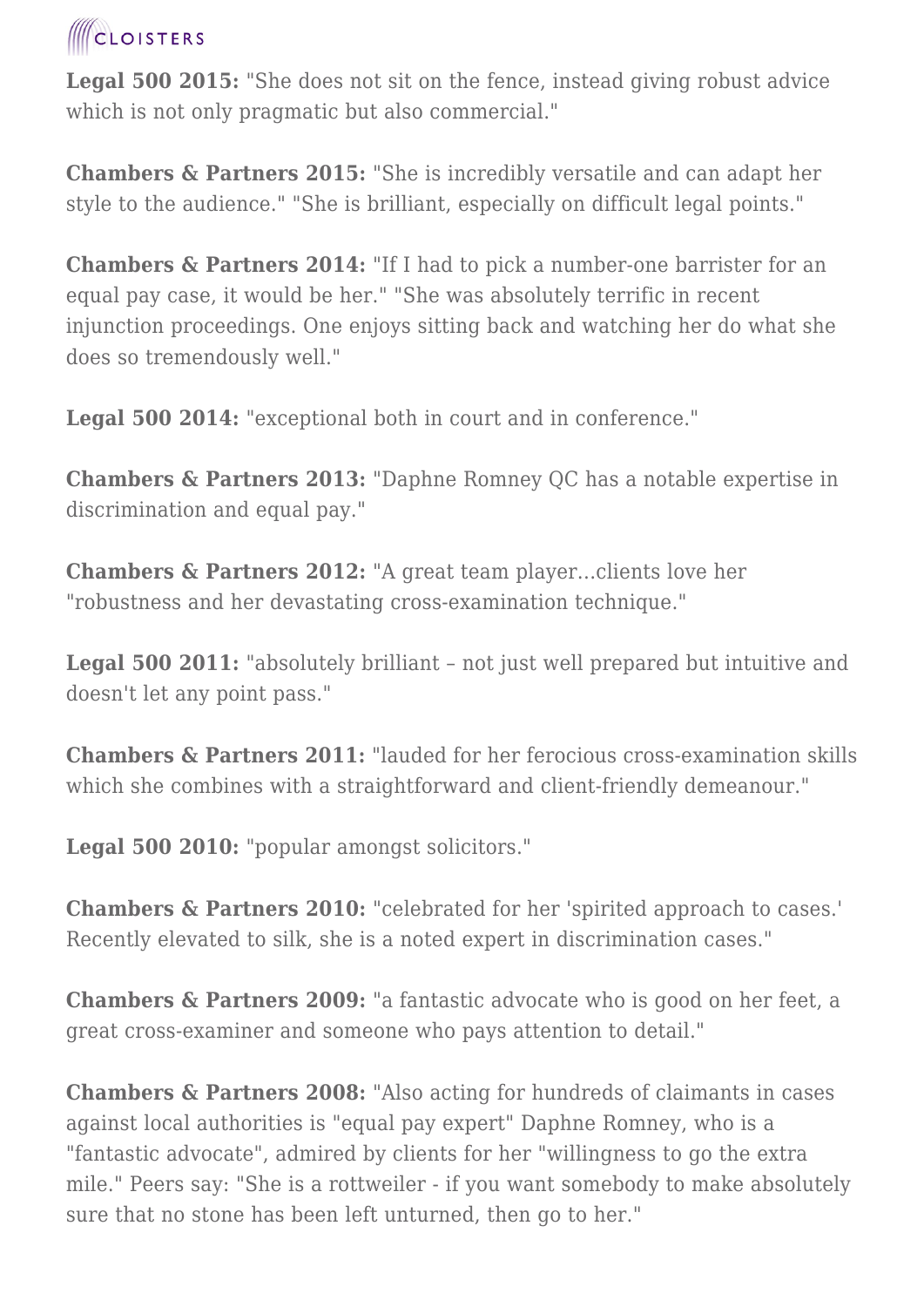#### APPOINTMENTS AND MEMBERSHIPS

Member of the Panel, Fawcett Society Review of Sex Discrimination Laws, published January 2018

Employment Law Bar Association (Chair 2007-2009)

Employment Law Association (Committee Member 2014-2016)

Industrial Law Society

Chair of the Fawcett Society Panel on Equal Pay Reform

### PUBLICATIONS AND TRAINING

Daphne is the author of "Equal Pay - Law and Practice" published by Oxford University Press (November 2018).

Daphne regularly lectures on employment law, including annually for Michael Rubenstein's "22 QCs" series, and for ELA and Cloisters. In 2017, she lectured for ELA in seven venues across the UK on the new Equality Act 2010 (Gender Pay Gap Information) Regulations 2017 and spoke on the topic at the ELA Conference 2018.

She contributed articles Gender Pay Gap Reporting for Green's Employment Bulletin in March 2017 and "Northern Ireland: Gender Pay Reporting with Real Teeth" for the ELA Briefing in June 2017.

'Ramifications of the "gay cake" case', an article on Ashers v Lee, Counsel Magazine December 2018

Daphne had regularly appeared on radio and television commenting on legal matters, including Today, Sky News, BBC World Service, Sunday Morning Live, Woman's Hour and Iain Dale on LBC.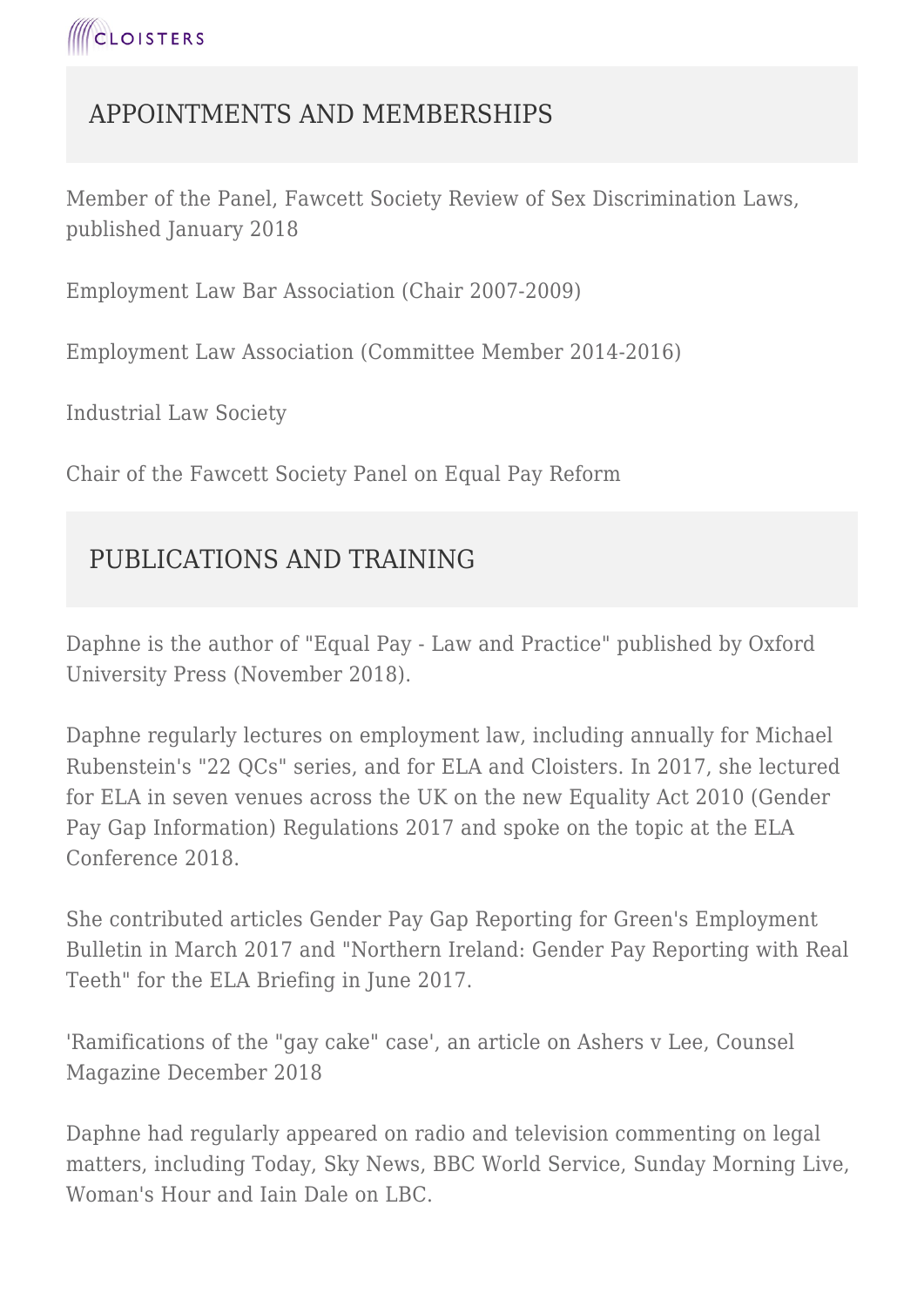

#### QUALIFICATIONS

B.A. (Cantab)

#### HIGHLIGHT CASES

Walker v Co-Operative Group [2020] IRLR 896 (Court of Appeal)

Barnard v Hampshire Fire & Rescue [2020] IRLR 176

Butt v Reading BC UKEAT/0040/19/JOJ

X v Y Ltd UKEAT/0261/17/JOJ - scope of legal professional. privilege in discrimination claims

Keeping Kids Company v Smith [2018] IRLR 484 (EAT) - duty to consult before mass redundancies, discretion on awarding compensation

Reading Borough Council v James [2018] ICR 1839; [2018] IRLR 790 (EAT) applicability of the modification clause in equal pay

Chard v Trowbridge Office Cleaning Services UKEAT/0254/16/DM; [2017] ICR D21 - exercise of discretion when there is a minor error in a claim form (early conciliation)

Adesokan v Sainsbury's [2017] ICR 590; [2017] IRLR 346 (CA) - negligence and gross misconduct in wrongful dismissal

Kemeh v Ministry of Defence [2014[ ICR 625; [2014] IRLR 377 (CA) - ambit of vicarious liability and agency in discrimination claims

Fox Cross Claimants v Glasgow City Council [(EAT) [2013] ICR 1584 [2013] Eq. LR 460 (EAT) - meaning of 'company' in associated employer equal pay claims

Manchester NHS v Fecitt [2012] IRLR 64; [2012] ICR 372 (CA) - causation and